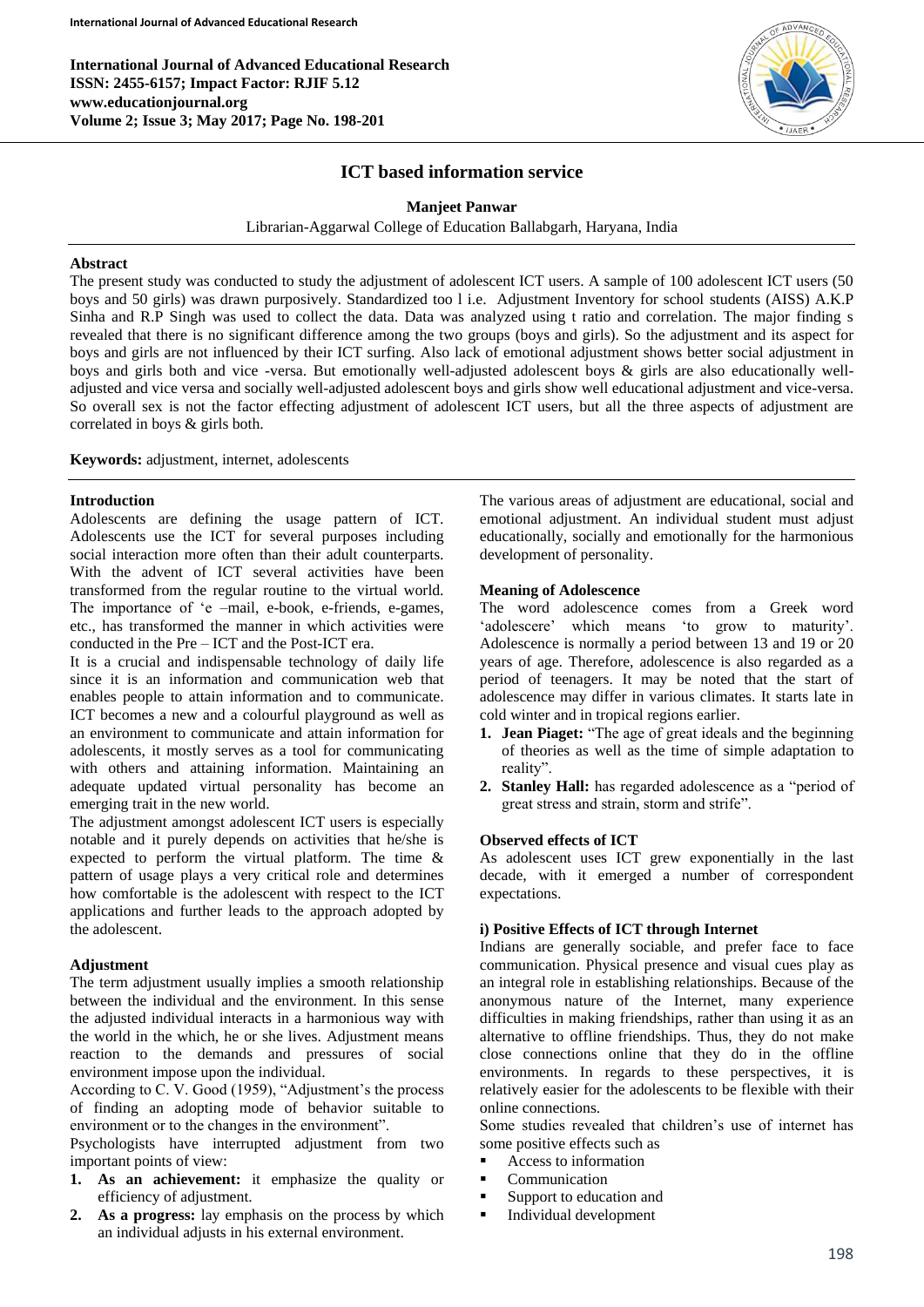#### **ii) Negative Effects of ICT through Internet**

ICT use may result in some negative factors also amongst the prominent two factors we observe are:

- 1. There is a displacement of social activities where the individual ends up spending so much time online that he or she is unable to participate in face to face social activities.
- 2. The displacement of strong ties. Lack of strong ties can result in loneliness and feelings of isolation (Cohen& Willis, 1985; Krackhardt, 1994; Sapolsky, 1998). That is, the quality of online relationships is of a lower quality than face to face relationships. When one engages in a large number of online relationships, they may take the place of stronger face-to-face ones (Moody, 2001). Thus, the use of ICT isolates

individuals from the real world and deprives them of the sense of belonging and connection with real world. Kraut et al. claims that online weak ties were of poorer quality compared to the types of relationships and strong ties already established offline (Whitty & McLaughlin, 2007).

# **iii) Location of ICT use**

Entire usage pattern of ICT is skewed in favour of home. Nearly 62% of the adolescent users access ICT from home followed by 18% which accessed ICT from internet/cyber café. 11% of the adolescents were observed to be using their education institution for surfing ICT while remaining 9% accessed ICT through other places like offices etc.,



**Fig 1:** Places where adolescents use Internet.

#### **Impact of ICT usage on the adolescents:**

- Substitution of real relationship with cyber relationship
- Improvement in academic achievement for children with behavioral problem
- Distraction from homework & diminishing social ties has a negative effect on academic achievements

#### **Adjustment Inventory for School Students (AISS)**

The adjustment inventory tool by A.K.P. Sinha and R.P. Singh is used that seeks to segregate well-adjusted secondary school students (adolescents) from poorly adjusted students in the three areas of adjustment namely:-

- **Emotional Adjustment**
- Social Adjustment
- **Educational Adjustment**

#### **Hypothesis**

- There is no difference between adjustments of male female ICT users.
- There is no difference between emotional adjustments of adolescent male female ICT users.
- There is no difference between social adjustments of adolescent male female ICT users.

#### **Analysis and interpretation of data**





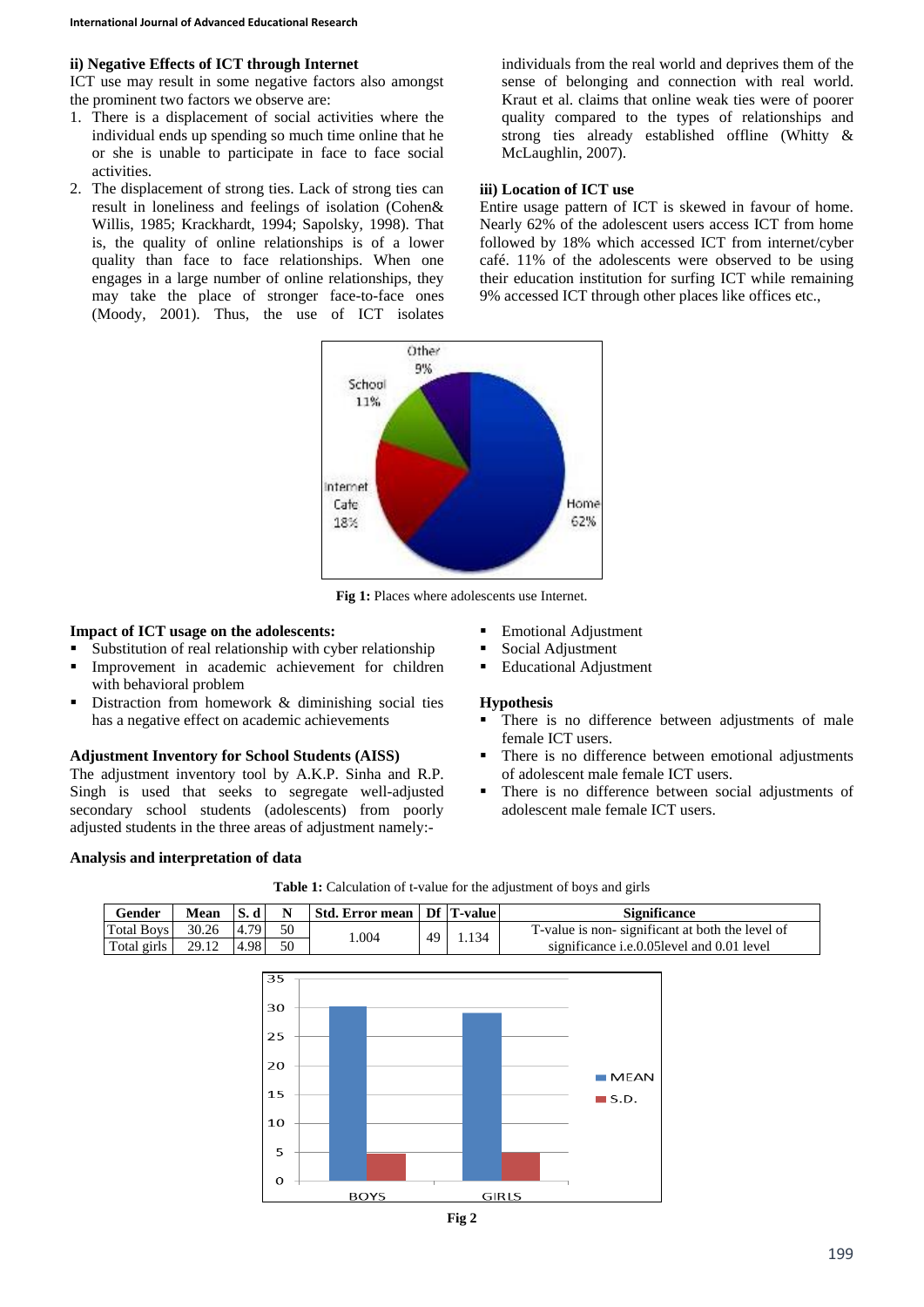From table 1, it is evident that the t' value is 1.134 which is non-significant at 0.05 level that is 1.98 and at .01 level that is 2.63.It indicates that mean scores of adjustment of boys and girls do not differ, significantly. Thus, NULL hypothesis that there is no difference between mean scores of boys and girls, is accepted.

**Table 2:** Calculation for 't' value for emotional adjustment of boys and girls

| <b>Gender</b>   | <b>Mean</b> |      | $\mathbf{v}$ | Std error mean | Df | ı -value | Significance                                  |
|-----------------|-------------|------|--------------|----------------|----|----------|-----------------------------------------------|
| Emotional boys  | 10.80       | 49   | 50           | .581           | 49 | በ 722    | T-value is non-significant at both the level  |
| Emotional girls | 10.38       | 2.98 | 50           |                |    |          | of significance i.e.0.05 level and 0.01 level |

From table 2, it is evident that the 't' value is 0.722 which is non-significant at 0.05 level that is 1.98 and at .01 level that is 2.63.It indicates that mean scores of emotional adjustment of

boys and girls do not differ, significantly. Thus, NULL hypothesis that there is no difference between mean scores of boys and girls, is accepted.

Table 3: Calculation of 't' value for social adjustment of boys and girls.

| Gender            | <b>Mean</b> |      |    | <b>Std. Error mean</b> | Df | `-value        | <b>Significance</b>                                  |
|-------------------|-------------|------|----|------------------------|----|----------------|------------------------------------------------------|
| Educational boys  | 9.90        |      | 50 | .565                   | 49 | $4.23^{\circ}$ | T-value is non-significant at both the level         |
| Educational girls | 9.20        | 2.44 | 50 |                        |    |                | Of significance <i>i.e.0.05</i> level and 0.01 level |



From table 3, it is evident that the 't' value is -.127 which is non-significant at 0.01 level that is 1.98 and at .05 level that is 2.63.It indicates that mean scores of adjustment of boys and girls do not differ. Thus, NULL hypothesis that there is no difference between mean scores of boys and girls. Hence, our hypothesis is accepted.



# **Findings and Suggestions**

The results have been drawn keeping in mind the objectives formed for the study and by testing the hypothesis formulated thereafter. The major findings of the study are:

- 1. As per the first hypothesis of the present study there is no difference between adjustments of male female ICT users. After the analysis and interpretation of the data collected, the 't' value is not significant at both 0.05 and 0.01 level. Hence the hypothesis 1 is accepted.
- 2. The second hypothesis of the present study was that there is no difference between emotional adjustments of adolescent male female ICT users. It was observed that the t-value is not significant. Hence, our hypothesis is accepted.
- 3. The third hypothesis of the present study was that there is no difference between social adjustments of adolescent male female ICT users. It was observed that the t-value is not significant. Hence, our hypothesis is accepted.

# **Recommendations**

Based on the current study some recommendations can be given to avoid the change in behavior of adolescent ICT users which are:

- 1. A proper check by the parent should be there on the children on what sites are they surfing.
- 2. Time limit should be given to adolescents for the usage of internet.
- 3. Parents can block the unwanted sites from the Internet settings option.
- 4. Only education related work should be allowed to them to be surfed on internet.

Thus in such manner we can avoid the adolescent increasing addiction to internet.

# **References**

- 1. U.S. Department of Education Institute of Education Sciences NCES 2004–014, Computer and Internet Use by Children and Adolescents in 2001Statistical Analysis Report October 2003.
- 2. Makaleler Journal of Theory and Practice in Education Articles ISSN: 1304: 9496
- 3. Children's Digital Media Centre and Department of Psychology, University of California, Los Angeles, CA, USA.
- 4. Edutracks vol.9 No.7 Page 41 "Internet awareness and competence among high school students and teachers."
- 5. Jeffrey I. Cole, director of the Centre for the Digital Future by Justin Pierce on March 2, 2010.
- 6. The Society for the Psychological Study of Social Issues. Journal of Social Issues. spring 2002; 58(1):75-  $90^{\circ}$
- 7. Wei He, Peter Jacobson, Trudi. What Are They Doing with the Internet? A Study of User Information Seeking Behaviors. 1996, Pages: 2-10.
- Md. Mahmood Alam Maulana Azad Self-Concept and Social Adjustment: Effect on Academic Performance of Adolescents. The ICFAI University Journal of Organizational Behaviour, 2009; 8(1):49-53.
- 9. A Study of Adolescents' Online and Offline Social Relationships OII, Research Report No. 8 Gustavo Mesch University of Haifa, 2008.
- 10. Jason M. Fletcher. Social Interactions in Adolescent Television Viewing Archives of Paediatrics and Adolescent Medicine, 2006; Vol. 160, No. 4.